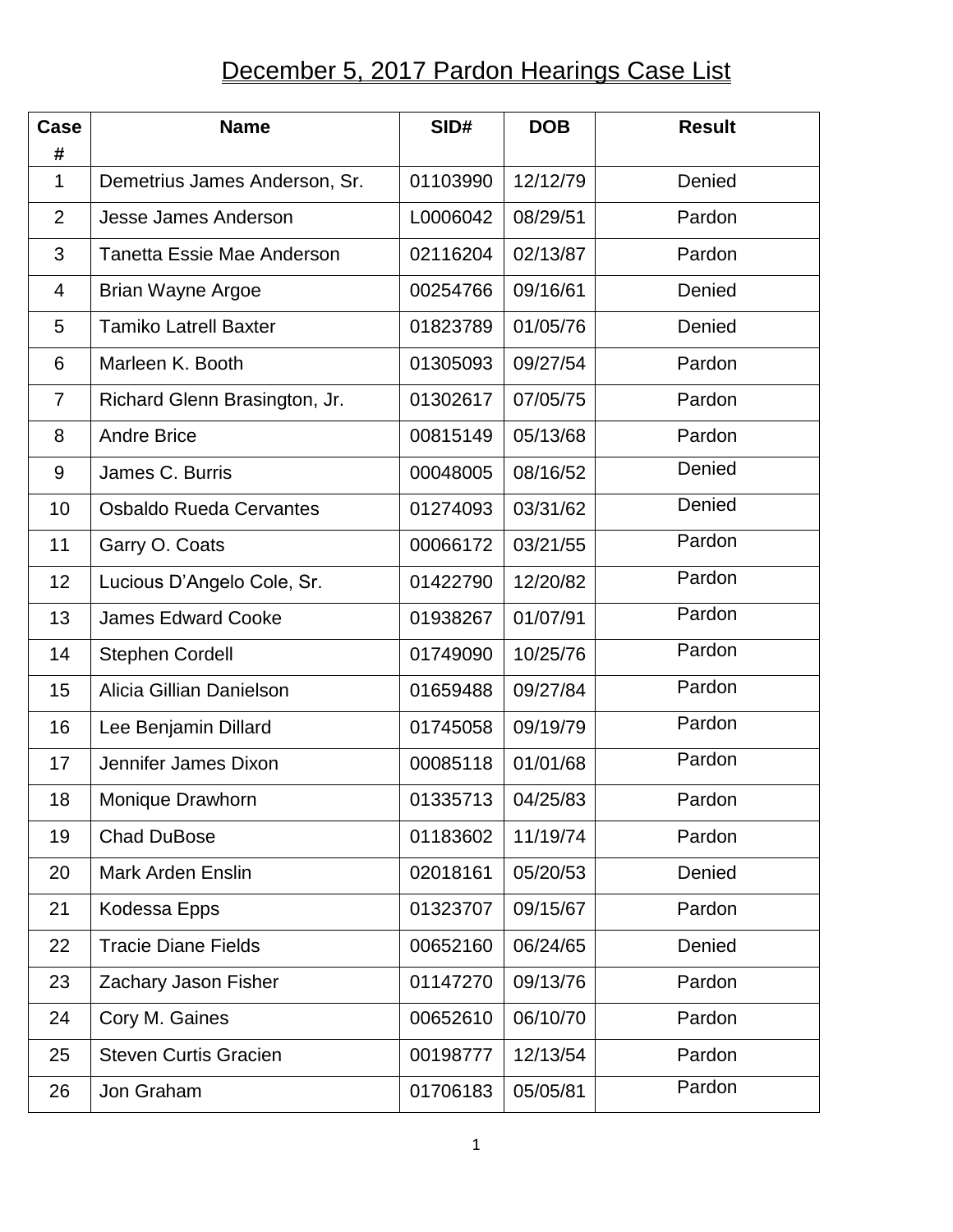## December 5, 2017 Pardon Hearings Case List

| 27 | Reyes Gaudalupe Gutierrez IV     | 01753858 | 01/07/86 | Pardon      |
|----|----------------------------------|----------|----------|-------------|
| 28 | Mary Louise Hayes                | 00869494 | 02/10/57 | Denied      |
| 29 | <b>Bennie Walter Hickson III</b> | 01631468 | 08/20/85 | Pardon      |
| 30 | Latoya Denise Holmes             | 01989885 | 09/13/88 | Denied      |
| 31 | Shanika G. Holmes                | 01137765 | 12/13/78 | Denied      |
| 32 | <b>James Albert Jackson</b>      | 01320470 | 08/09/81 | Pardon      |
| 33 | Amy Christine James              | 01680148 | 07/18/89 | Pardon      |
| 34 | <b>Alex Luther Kemmerlin</b>     | 01837539 | 06/26/90 | Pardon      |
| 35 | Jimmy Nolen Key                  | 00805636 | 10/12/67 | Pardon      |
| 36 | Dearil E. Lamb                   | 01619235 | 02/16/83 | Pardon      |
| 37 | Pedro Lora Lora                  | 01271376 | 02/20/58 | Denied      |
| 38 | <b>Etta Marshall</b>             | 00582671 | 10/01/59 | Pardon      |
| 39 | <b>Chintele Denise Matthews</b>  | 01937361 | 10/03/87 | Denied      |
| 40 | John Mitchell McCrackin          | 00491702 | 07/22/62 | Denied      |
| 41 | <b>Monique McKinney</b>          | 01554735 | 09/02/86 | Pardon      |
| 42 | De'Otis McLemore                 | 01602193 | 04/03/82 | Pardon      |
| 43 | Roxie Mitchum                    | 00297946 | 08/29/57 | Pardon      |
| 44 | Dorothy Toney Morton             | 00899233 | 07/02/59 | Denied      |
| 45 | <b>Ashley Nichole Owens</b>      | 01478637 | 10/24/85 | Denied      |
| 46 | <b>Charles Keith Owens</b>       | 00256992 | 05/22/50 | Denied      |
| 47 | <b>Tina Marie Patterson</b>      | 02023089 | 07/03/76 | Denied      |
| 48 | <b>Michael Anthony Perrazzo</b>  | 01082275 | 03/15/58 | Rescheduled |
| 49 | Laquan Bashay Pouncy             | 02117813 | 09/01/93 | Pardon      |
| 50 | <b>Christina Renee Price</b>     | 01758098 | 10/17/88 | Pardon      |
| 51 | <b>Jason Aaron Price</b>         | 01080159 | 05/07/73 | Denied      |
| 52 | Cristobal Cruz Rodriguez         | 01601542 | 03/05/77 | Pardon      |
| 53 | Gregory Alan Ross, Jr.           | 01099773 | 03/11/79 | Pardon      |